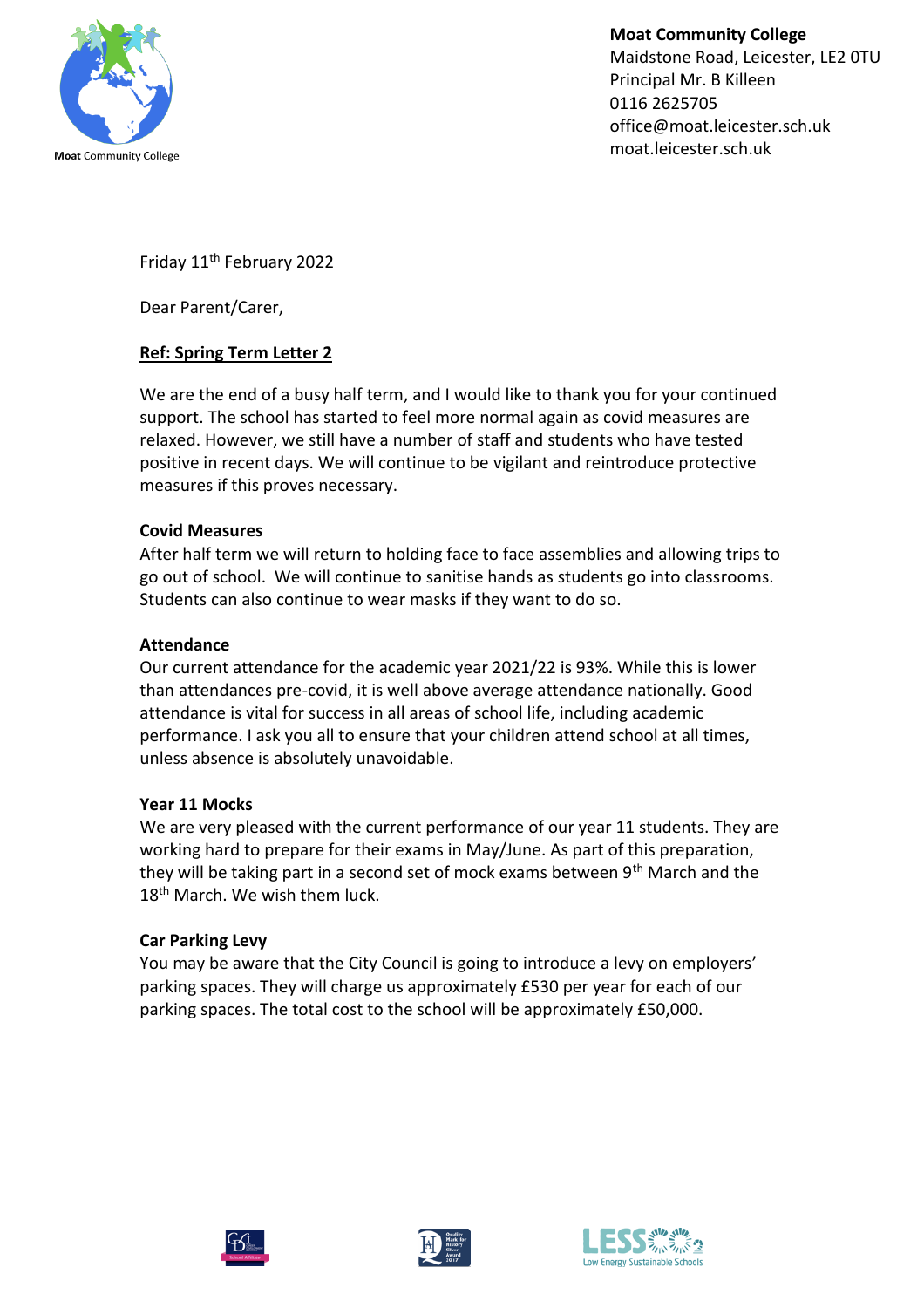

**Moat Community College** Maidstone Road, Leicester, LE2 0TU Principal Mr. B Killeen 0116 2625705 office@moat.leicester.sch.uk moat.leicester.sch.uk

This puts the school in a very difficult position. We will either have to pass this charge onto our staff. This effectively cuts staff pay by £530 per year if they use our car park. This will impact on our ability to recruit and retain staff. The other alternative is that we pay the charge out of our budget. This will result in the school having less money to spend to support our students; for example, we might have to employ less teachers.

I am asking for your support in challenging this proposal. The City Council is currently consulting on the idea. At the end of this letter, I have put a link to the consultation and some suggested text, which can be copy and pasted into the consultation. When you follow the link, there is a box to make a 'quick comment'. The text can be copied into that box.

Thank you in advance for your continued support to our school. The more parents that respond to the consultation; the more chance we will have of overturning the proposal. Please contact me at school if you have any questions or concerns.

We would like to send our best wishes to you and your families. We hope that you have a relaxing half term.

Yours faithfully,

Bu When

**Mr Killeen Principal**